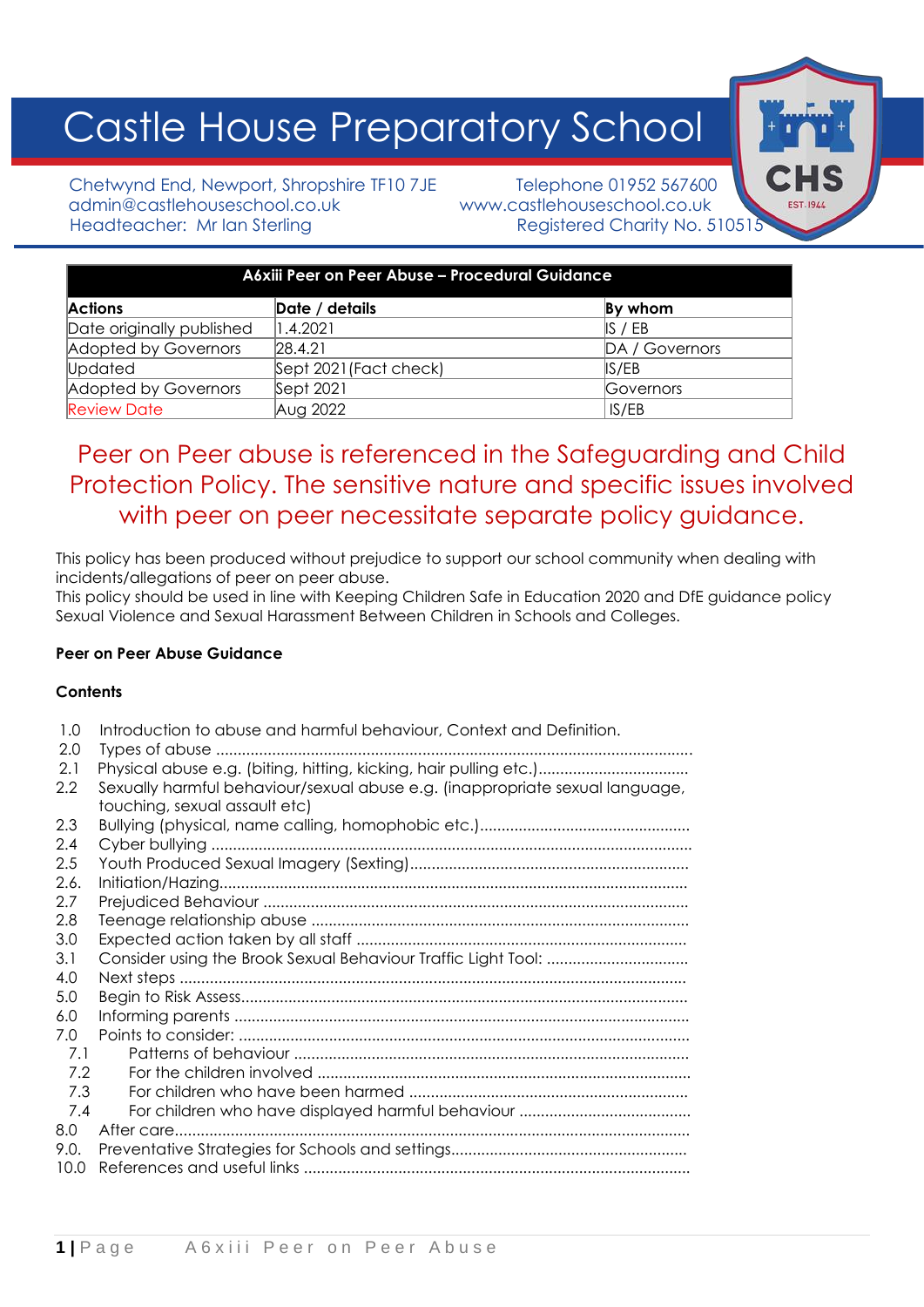#### **1.0 Introduction to abuse and harmful behaviour**

Children may be harmful to one another in a number of ways which would be classified as peer on peer abuse.

All staff should be aware that children can abuse other children (often referred to as peer on peer abuse). This is most likely to include, but may not be limited to:

- Bulling (including cyberbullying);
- Physical abuse such as hitting, shaking, biting, hair pulling, or otherwise causing physical harm;
- Sexual violence, such as rape, assault by penetration and sexual assault; • Sexual harassment, such as sexual comments, remarks, jokes and online sexual harassment which may be stand-alone or part or a broader pattern of
- abuse; • Up-skirting, which typically involves taking a picture under a person's clothing
- without them knowing, with the intention of viewing their genitals or buttocks to obtain sexual gratification, or cause the victim humiliation, distress or alarm.
- Sexting (also known as youth produced sexual imagery); and
- Initiation/hazing type violence and rituals.

This abuse can:

 Be motivated by perceived differences e.g. on grounds of race, religion, gender, sexual orientation, disability or other differences

 Result in significant, long lasting and traumatic isolation, intimidation or violence to the victim; vulnerable adults are at particular risk of harm

Children or young people who harm others may have additional or complex needs e.g.:

- Significant disruption in their own lives
- Exposure to domestic abuse or witnessing or suffering abuse
- Educational under-achievement
- Involved in crime

Stopping violence and ensuring immediate physical safety is the first priority of any education setting, but emotional bullying can sometimes be more damaging than physical. School staff, alongside their Designated Safeguarding Lead and/or Deputy, have to make their own judgements about each specific case and should use this policy guidance to help.

#### **Responsibility**

Keeping Children Safe in Education (KCSIE), 2021 states that

'Governing bodies and proprietors should ensure there are appropriate policies and procedures in place in order for appropriate action to be taken in a timely manner to safeguard and promote children's welfare.'

'Governing bodies and proprietors have a strategic leadership responsibility for their school's or college's safeguarding arrangements and must ensure that they comply with their duties under legislation. They must have regard to this guidance, ensuring policies, procedures and training in their schools or colleges are effective and comply with the law at all times'

'Headteachers and principals should ensure that the policies and procedures, adopted by their governing bodies and proprietors (particularly those concerning referrals of cases of suspected abuse and neglect), are understood, and followed by all staff'

'Governing bodies and proprietors should ensure they facilitate a whole school or college approach to safeguarding. This means ensuring safeguarding and child protection are at the forefront and underpin all relevant aspects of process and policy development. Ultimately, all systems, processes and policies should operate with the best interests of the child at their heart.'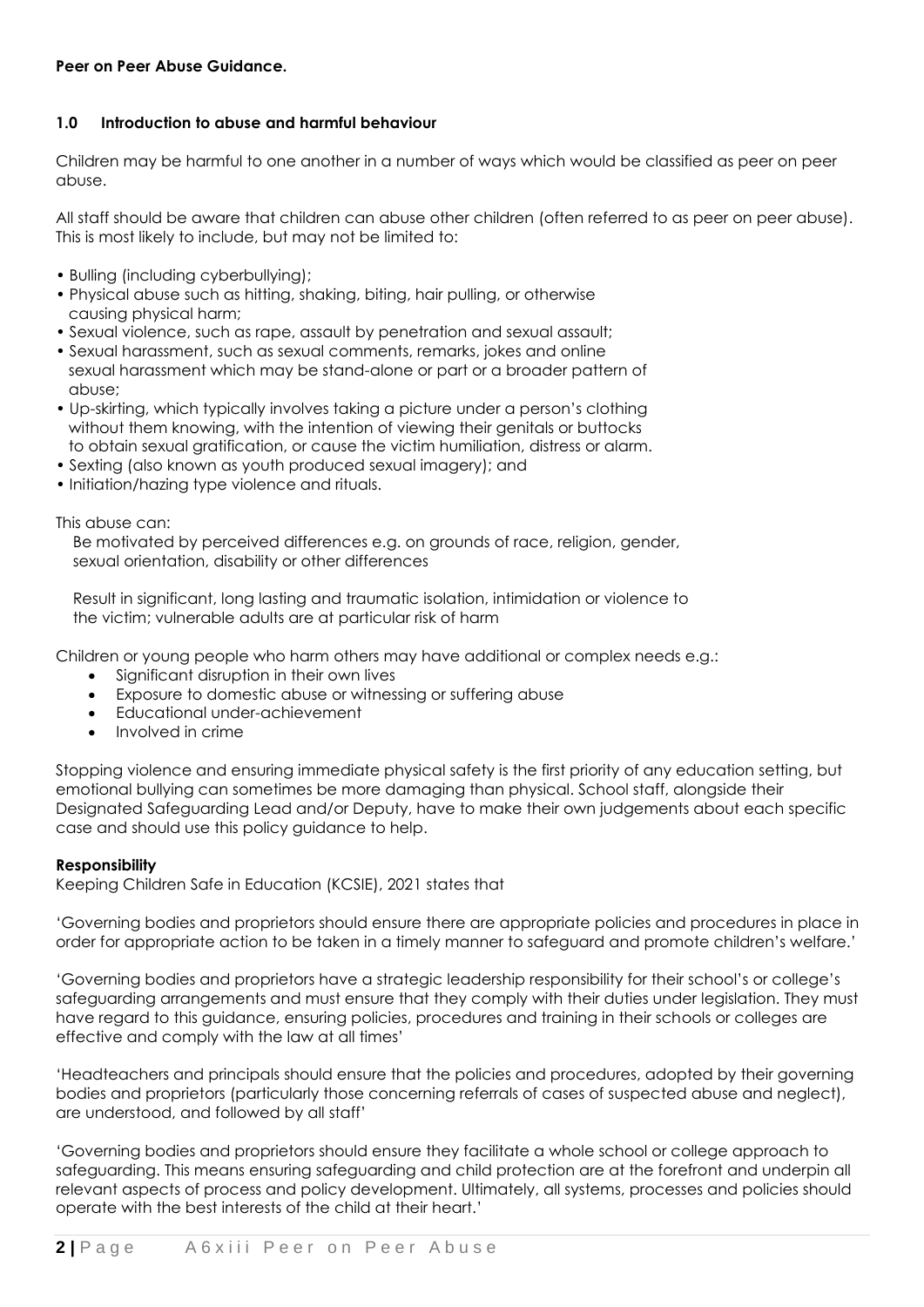'Where there is a safeguarding concern, governing bodies, proprietors and school or college leaders should ensure the child's wishes and feelings are taken into account when determining what action to take and what services to provide. Systems should be in place, and they should be well promoted, easily understood and easily accessible for children to confidently report abuse, knowing their concerns will be treated seriously, and knowing they can safely express their views and give feedback.'

At Castle House Preparatory School we continue to ensure that any form of abuse or harmful behaviour is dealt with immediately and consistently to reduce the extent of harm to the young person, with full consideration to the impact on that individual child's emotional and mental health and well-being.

Abusive behaviour can happen to pupils in schools and settings and it is necessary to consider what abuse is and looks like, how it can be managed and what appropriate support and intervention can be put in place to meet the needs of the individual and what preventative strategies may be put in place to reduce further risk of harm.

'It is essential that all staff understand the importance of challenging inappropriate behaviours between peers, many of which are listed below, that are actually abusive in nature. Downplaying certain behaviours, for example dismissing sexual harassment as "just banter", "just having a laugh", "part of growing up" or "boys being boys" can lead to a culture of unacceptable behaviours, an unsafe environment for children and in worst case scenarios a culture that normalises abuse leading to children accepting it as normal and not coming forward to report it.'

#### **Purpose of Policy**

The purpose of this policy is to explore some forms of peer on peer abuse. The policy also includes a planned and supportive response to the issues.

At Castle House Preparatory School we have the following policies in place that should be read in conjunction with this policy:

Anti-Bullying including Online Safety Policy Safeguarding and Child Protection Policy Managing Allegations / Whistleblowing Policy Behaviour Policy Health & Safety Policy

#### **Framework and Legislation**

This policy is supported by the key principles of the Children's Act, 1989 that the child's welfare is paramount. Another key document is Working Together, 2018, highlighting that every assessment of a child, 'must be informed by the views of the child'. (Working Together, 2018:21) This is echoed by Keeping Children Safe in Education, 2020 through ensuring procedures are in place in schools and settings to hear the voice of the child.

# **Abuse and harmful behaviour**

It is necessary to consider:

•

- what abuse is and what it looks like
- how it can be managed
- what appropriate support and intervention can be put in place to meet the needs of the individual
- what preventative strategies may be put in place to reduce further risk of harm.

Abuse is abuse and should never be tolerated or passed off as 'banter' or 'part of growing up'.

It is important to consider the forms abuse may take and the subsequent actions required.

Children are vulnerable to abuse by their peers. Such abuse should be taken as seriously as abuse by adults and should be subject to the same child protection procedures.

Children can abuse other children. This can include (but is not limited to):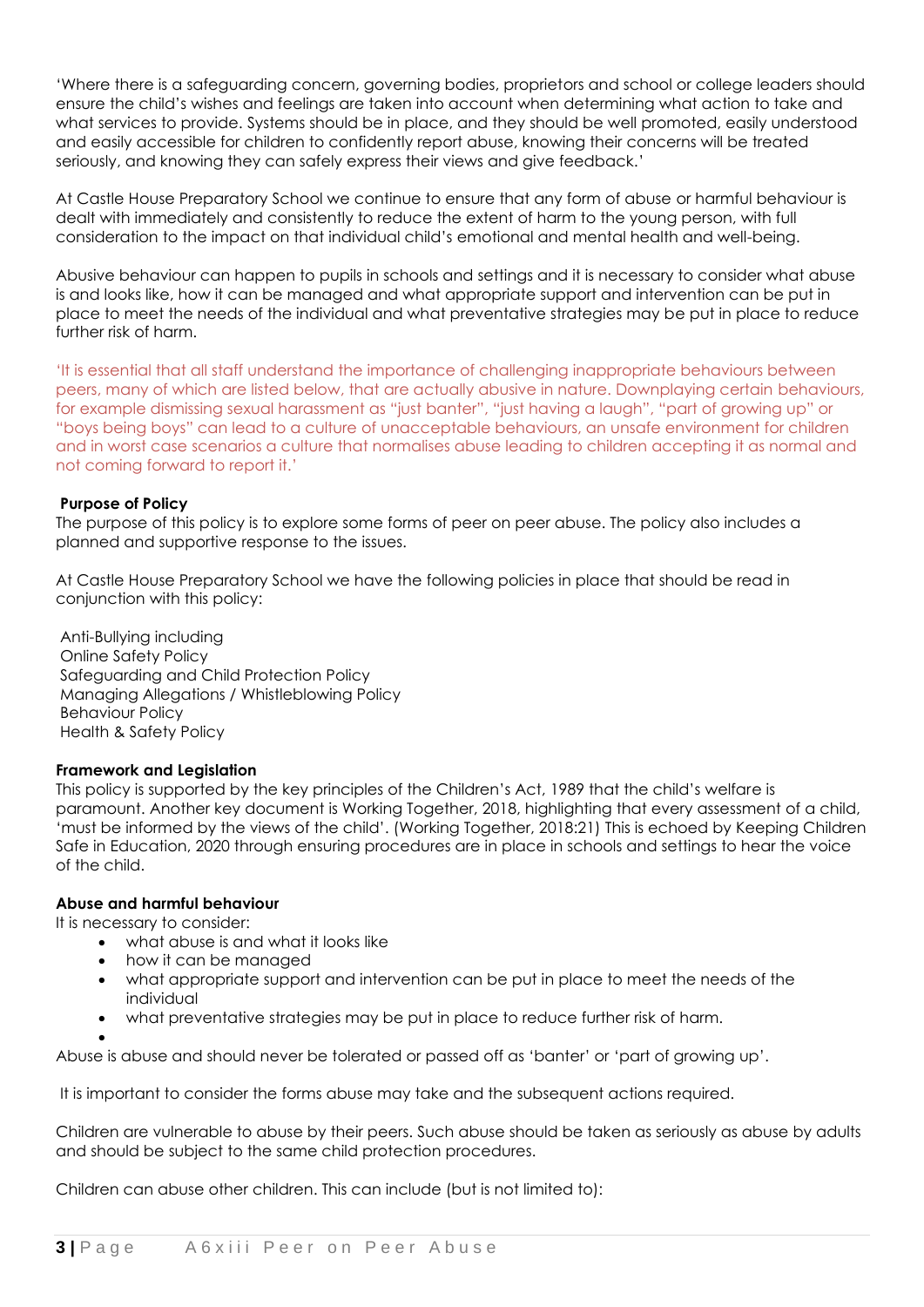abuse within intimate partner relationships; bullying (including cyberbullying); sexual violence and sexual harassment; physical abuse such as hitting, kicking, shaking, biting, hair pulling, or otherwise causing physical harm; sexting and initiation/hazing type violence and rituals. (KCSIE 2020)

- Staff should not dismiss abusive behaviour as normal between young people and should not develop high thresholds before taking action.
- Staff should be aware of the potential uses of information technology for bullying and abusive behaviour between young people.
- Staff should be aware of the added vulnerability of children and young people who have been the victims of violent crime (for example mugging), including the risk that they may respond to this by abusing younger or weaker children.

The alleged perpetrator is likely to have considerable unmet needs as well as posing a significant risk of harm to other children. Evidence suggests that such children may have suffered considerable disruption in their lives, may have witnessed or been subjected to physical or sexual abuse, may have problems in their educational development and may have committed other offences. They may therefore be suffering, or be at risk of suffering, significant harm and be in need of protection. Any long-term plan to reduce the risk posed by the alleged perpetrator must address their needs.

# **2.0 Types of abuse**

There are many forms of abuse that may occur between peers and this list is not exhaustive. Each form of abuse or prejudiced behaviour is described in detail followed by advice and support on actions to be taken.

2.1 Physical abuse e.g. (biting, hitting, kicking, hair pulling etc.)

Physical abuse may include, hitting, kicking, nipping, shaking, biting, hair pulling, or otherwise causing physical harm to another person. There may be many reasons why a child harms another and it is important to understand why a child has engaged in such behaviour, including accidently before considering the action or punishment to be undertaken.

2.2 Sexually harmful behaviour/sexual abuse e.g. (inappropriate sexual language, touching, sexual assault etc.)

Sexually harmful behaviour from children is not always contrived or with the intent to harm others. There may be many reasons why a child engages in sexually harmful behaviour and it may be just as distressing to the child who instigates it as well as the child it is aimed at. Sexually harmful behaviour may range from inappropriate sexual language, inappropriate role play, to sexually touching another or sexual assault/abuse.

This must always be referred immediately to the Designated Safeguarding Lead The DSL will follow the DfE Guidance: Sexual violence and sexual harassment between children in schools and colleges May 2018

https://www.gov.uk/government/publications/sexual-violence-and-sexual-harassment- between-childrenin-schools-and-colleges

with consideration of

- Managing internally
- Early Help
- MASH referral
- Reporting to the police

Sexual violence and sexual harassment can occur between two children of any age and sex. It can also occur through a group of children sexually assaulting or sexually harassing a single child or group of children.

Sexually harmful behaviour from young people is not always contrived or with the intent to harm others. There may be many reasons why a young person engages in sexually harmful behaviour and it may be just as distressing to the young person who instigates it as to the young person it is intended towards. Sexually harmful behaviour may include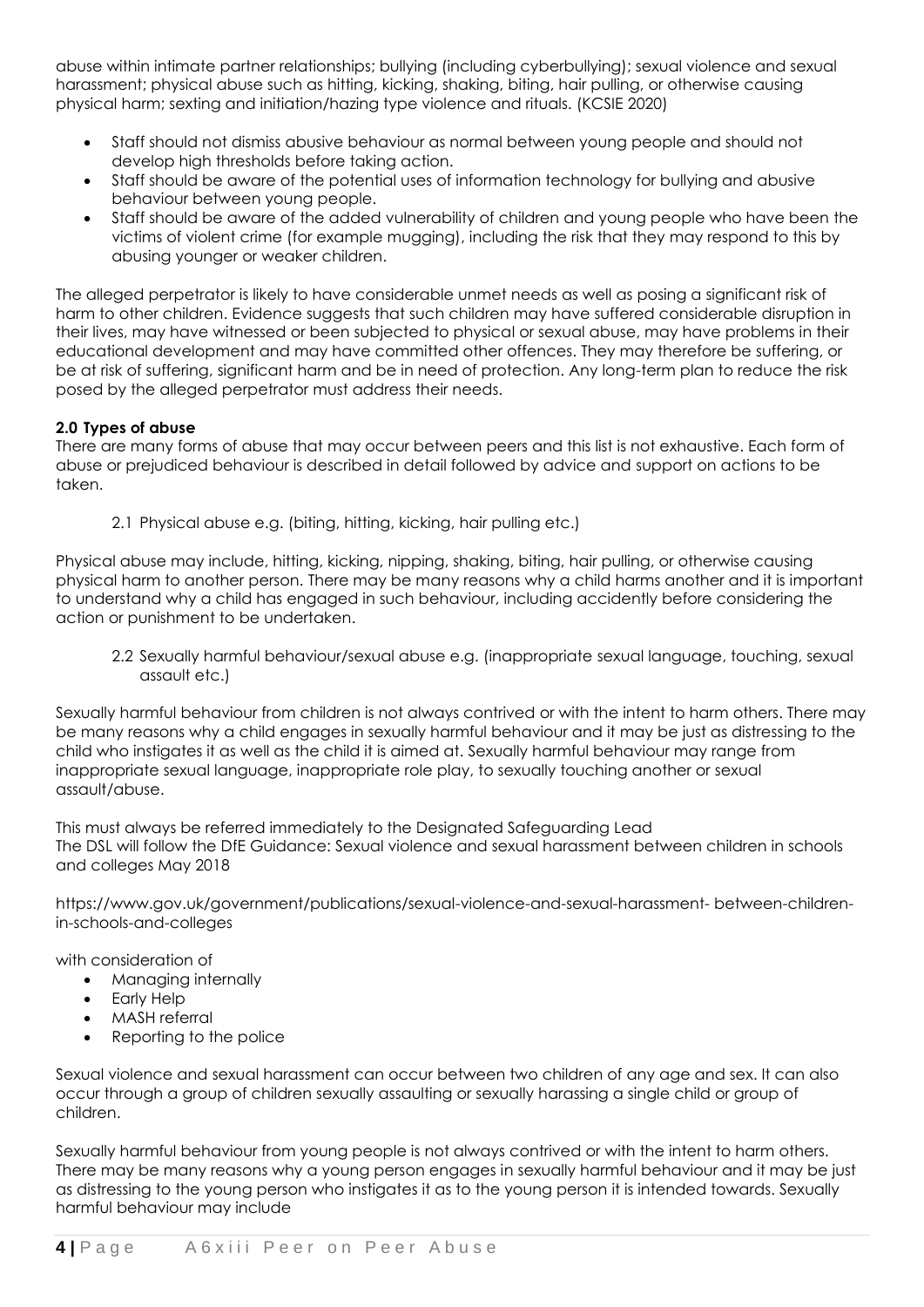- inappropriate sexual language
- inappropriate role play
- sexual touching
- sexual assault/abuse.

Staff should be aware of the importance of:

- making clear that sexual violence and sexual harassment is not acceptable, will never be tolerated and is not an inevitable part of growing up
- not tolerating or dismissing sexual violence or sexual harassment as "banter", "part of growing up", "just having a laugh" or "boys being boys"; and
- challenging behaviours (potentially criminal in nature), such as grabbing bottoms, breasts and genitalia, flicking bras and lifting up skirts. Dismissing or tolerating such behaviours risks normalising them
- **Upskirting**, which typically involves taking a picture under a person's clothing without their permission, with the intention of viewing their genitals or buttocks to obtain sexual gratification, or cause the victim humiliation, distress or alarm.

# 2.3 Bullying

Bullying is unwanted, aggressive behaviour among school aged children that involves a real or perceived power imbalance. The behaviour is repeated, or has the potential to be repeated, over time. Both young people who are bullied and who bully others may have serious, lasting problems. In order to be considered bullying, the behaviour must be aggressive and include:

- An Imbalance of Power: Young people who bully use their power—such as physical strength, access to embarrassing information, or popularity—to control or harm others. Power imbalances can change over time and in different situations, even if they involve the same people.
- Repetition: Bullying behaviours happen more than once or have the potential to happen more than once.

Bullying includes actions such as making threats, spreading rumours, attacking someone physically or verbally or for a particular reason e.g. size, hair colour, gender, sexual orientation, and excluding someone from a group on purpose.

# Online Bullying

Online Bullying is the use of technology (social networking, messaging, text messages, e- mail, chat rooms etc.) to harass threaten or intimidate someone for the same reasons as stated above.

Online bullying can take many forms

- Abusive or threatening texts, emails or messages
- Posting abusive comments on social media sites
- Sharing humiliating videos or photos of someone else
- Stealing someone's online identity
- Spreading rumours online
- Trolling sending someone menacing or upsetting messages through social networks, chatrooms or games
- Developing hate sites about another person
- Prank calls or messages
- Group bullying or exclusion online
- Anonymous messaging
- Encouraging a young person to self-harm
- Pressuring children to send sexual messages or engaging in sexual Conversations

#### 2.4 Cyberbullying.

This is the use of phones, instant messaging, e-mail, chat rooms or social networking sites to harass threaten or intimidate someone for the same reasons as stated above.

It is important to state that cyber bullying can very easily fall into criminal behaviour under the Malicious Communications Act 1988 and is also supported by the Communications Act 2003.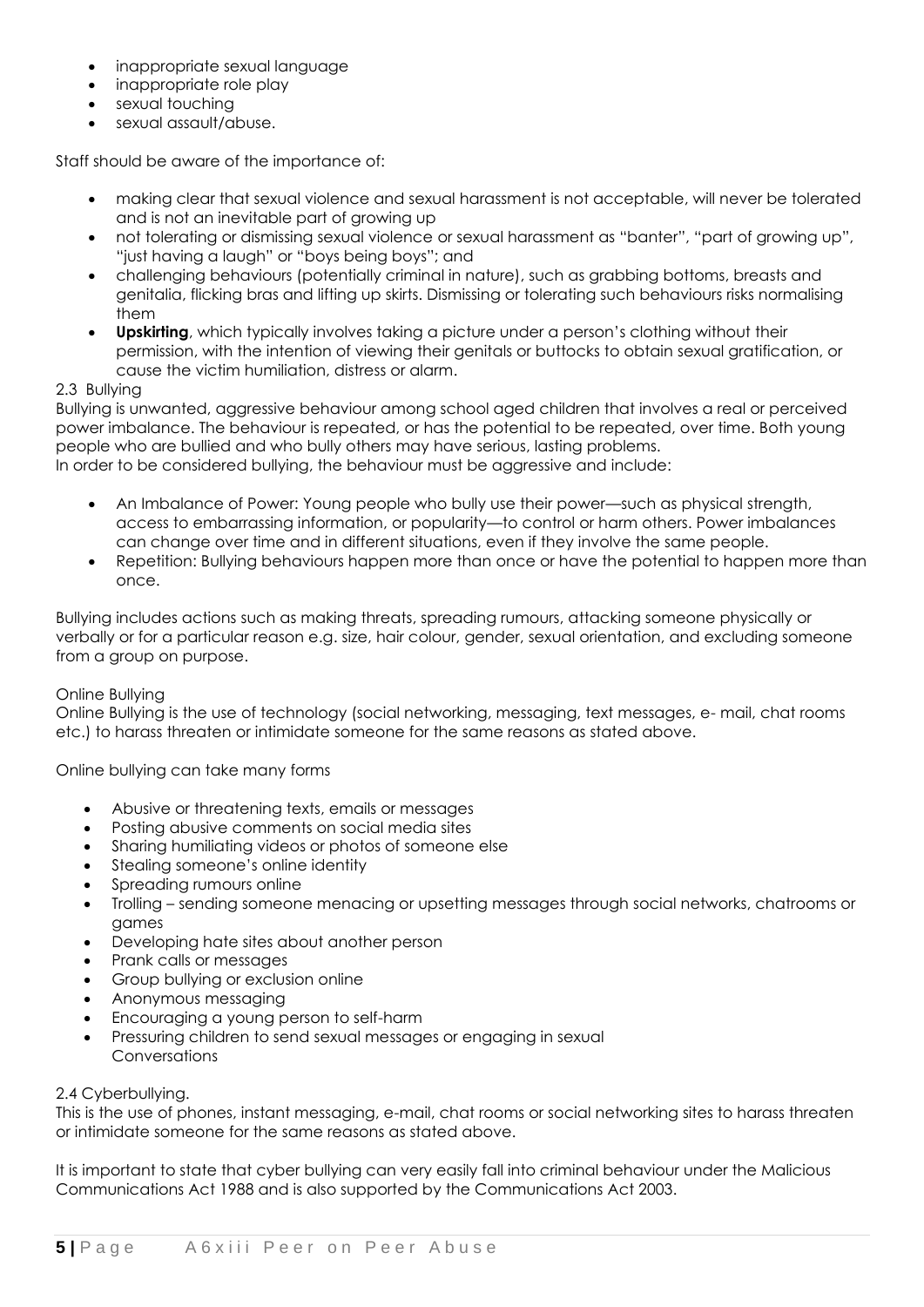If the behaviour involves the use of taking or distributing indecent images of children under the age of 18 then this is also a criminal offence under the Sexual Offences Act 2003. Outside of the immediate support children may require in these instances, the school will have no choice but to involve the police to investigate these situations.

2.5 Sexting / Sharing nude or indecent imagery/youth produced sexual imagery.

The term 'sexting' relates to the sending of indecent images, videos and/or written messages with sexually explicit content; these are created and sent electronically. They are often 'shared' via social networking sites and instant messaging services.

Youth produced sexual imagery (Sexting) is when someone sends or receives a sexually explicit text, image or video. This includes sending 'nude pics', 'rude pics' or 'nude selfies'. Pressuring someone into sending a nude picture can happen in any relationship and to anyone, whatever their age, gender or sexual preference.

However, once the image is taken and sent, the sender has lost control of the image and these images could end up anywhere. By having in their possession, or distributing, indecent images of a person under 18 on to someone else, children are not even aware that they could be breaking the law as stated as these are offences under the Sexual Offences Act 2003.

#### 2.6 Initiation/Hazing

Hazing is a form of initiation ceremony which is used to induct newcomers into an organisation such as a private school, sports team etc. There are a number of different forms, from relatively mild rituals to severe and sometimes violent ceremonies.

The idea behind this practice is that it welcomes newcomers by subjecting them to a series of trials which promote a bond between them. After the hazing is over, the newcomers also have something in common with older members of the organisation, because they all experienced it as part of a rite of passage. Many rituals involve humiliation, embarrassment, abuse, and harassment.

#### 2.7 Prejudiced Behaviour

The term prejudice-related bullying refers to a range of hurtful behaviour, physical or emotional or both, which causes someone to feel powerless, worthless, excluded or marginalised, and which is connected with prejudices around belonging, identity

and equality in wider society – in particular, prejudices to do with disabilities and special educational needs, ethnic, cultural and religious backgrounds, gender, home life, (for example in relation to issues of care, parental occupation, poverty and social class) and sexual identity (homosexual, bisexual, transsexual).

#### 2.8 Teenage relationship abuse

Teenage relationship abuse is defined as a pattern of actual or threatened acts of physical, sexual, and/or emotional abuse, perpetrated by an adolescent (between the ages of 13 and 18) against a current or former partner. Abuse may include insults, coercion, social sabotage, sexual harassment, threats and/or acts of physical or sexual abuse. The abusive teen uses this pattern of violent and coercive behaviour, in a heterosexual or same gender relationship, in order to gain power and maintain control over the partner.

# **3.0 Expected action taken by all staff**

As with all safeguarding concerns staff are expected to follow the school's policy and procedure. All staff should act in the best interests of the child, immediate consideration should be given as to how best to support and protect the victim and the alleged perpetrator, as well as any other pupils that area involved or impacted.

The Designated Lead should be informed as soon as possible so they can make decisions around next steps

Staff should not be prejudiced, judgemental, dismissive or irresponsible in dealing with such sensitive matters. "It is essential that all victims are reassured that they are being taken seriously and that they will be supported and kept safe" KCSIE 2019.

An assessment of an incident between peers should be completed and consider:

• Chronological and developmental ages of everyone involved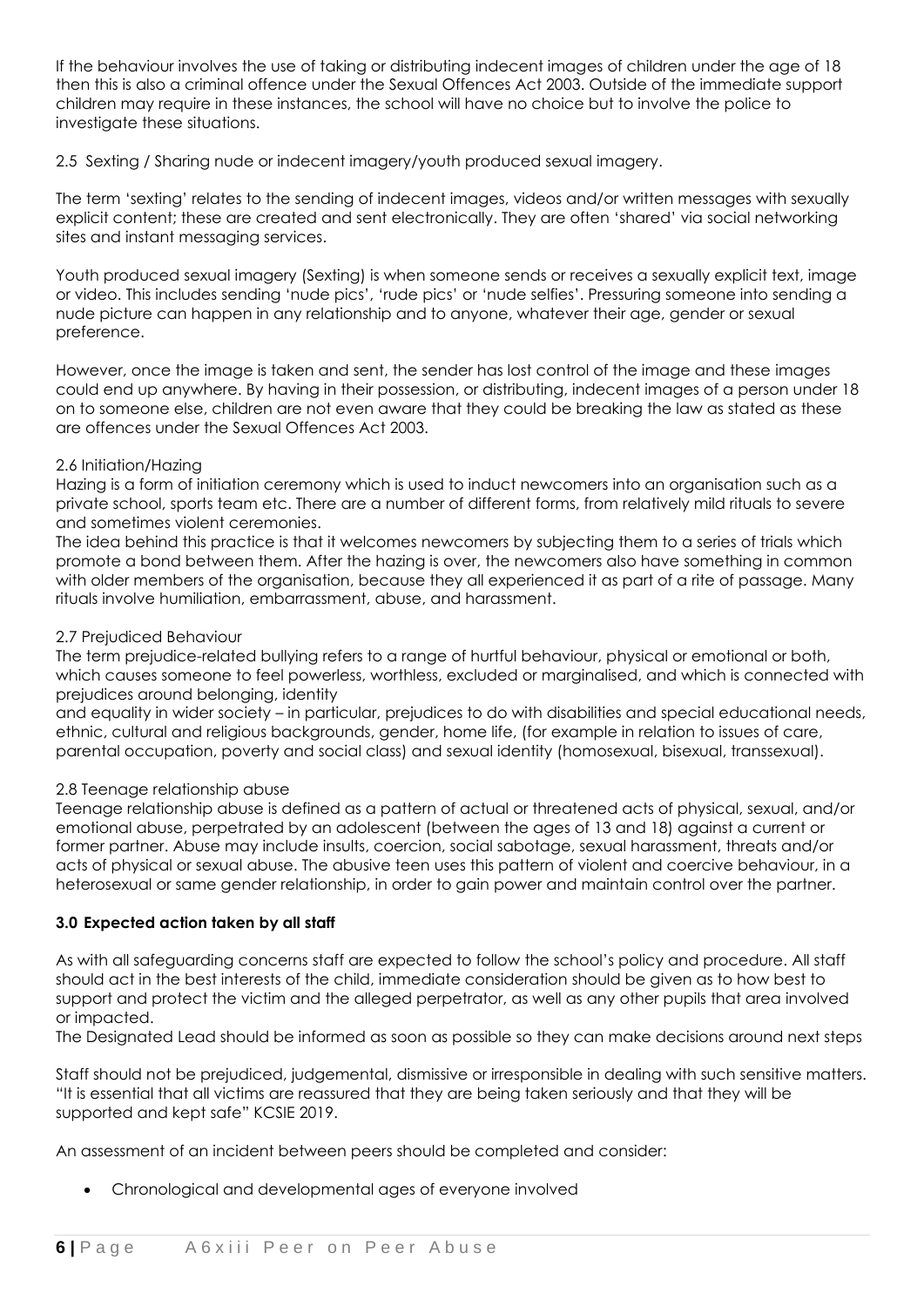- Difference in their power or authority in relation to age, race, gender, physical, emotional or intellectual vulnerability
- All alleged physical and verbal aspects of the behaviour and incident
- Whether the behaviour involved inappropriate sexual knowledge or motivation
- What was the degree of physical aggression, intimidation, threatening behaviour or bribery
- The effect on the victim
- Any attempts to ensure the behaviour and incident is kept a secret
- The child or young person's motivation or reason for the behaviour, if they admit that it occurred
- Whether this was a one off incident, or longer in duration.

It is important to deal with a situation of peer abuse immediately and sensitively. It is necessary to gather the information as soon as possible to get the true facts. It is equally important to deal with it sensitively and think about the language used and the impact of that language on both the children and the parents when they become involved. Avoid language that may create a 'blame' culture and leave a child labelled. Staff will talk to the children in a calm and consistent manner. Staff will not be prejudiced, judgmental, dismissive or irresponsible in dealing with such sensitive matters.

Taking Action

- Always take complaints seriously
- Gain a statement of facts from the pupil(s)
- Assess needs of victim and alleged perpetrator
- Consider referral to Police or Social Care
- Contribute to multi-agency assessments
- Convene a risk management meeting
- Record all incidents and all action taken

• Recording sexualised behaviour

- Be clear, explicit and non-avoidant, and avoid vague statements or euphemisms
- Record as soon as possible, as you can quickly forget or confuse detail
- Follow the prompts on your safeguarding and child protection recording form
- Use proper names for body parts but record exactly any language or vocabulary used by the child. Use the child's exact words in quotation marks.
- Note where and when the incident happened and whether anyone else was around.

#### Gather the Facts

Speak to all the young people involved separately, gain a statement of facts from them and use consistent language and open questions for each account. Ask the young people to tell you what happened. Use open questions, 'where, when, why, who'. (What happened? Who observed the incident? What was seen? What was heard? Did anyone intervene?). Do not interrogate or ask leading questions.

Consider the Intent-has this been a deliberate or contrived situation for a young person to be able to harm another?

Decide on your next course of action.

# **3.1 Consider using the Brook Sexual Behaviour Traffic Light Tool:**

<https://www.brook.org.uk/our-work/category/sexual-behaviours-traffic-light-tool>

The tool uses a traffic light system to categorise the sexual behaviours of children and is designed to help professionals:

- Make decisions about safeguarding children
- Assess and respond appropriately to sexual behaviour in children
- Understand healthy sexual development and distinguish it from harmful behaviour

By categorising sexual behaviours as green, amber or red, professionals across different agencies can work to the same standardised criteria when making decisions and can protect children with a unified approach.

# **4.0 Next steps**

If the information that you have available to you at any point indicates that a child may be at risk of significant harm or has suffered significant harm, then you must make a safeguarding referral to the MASH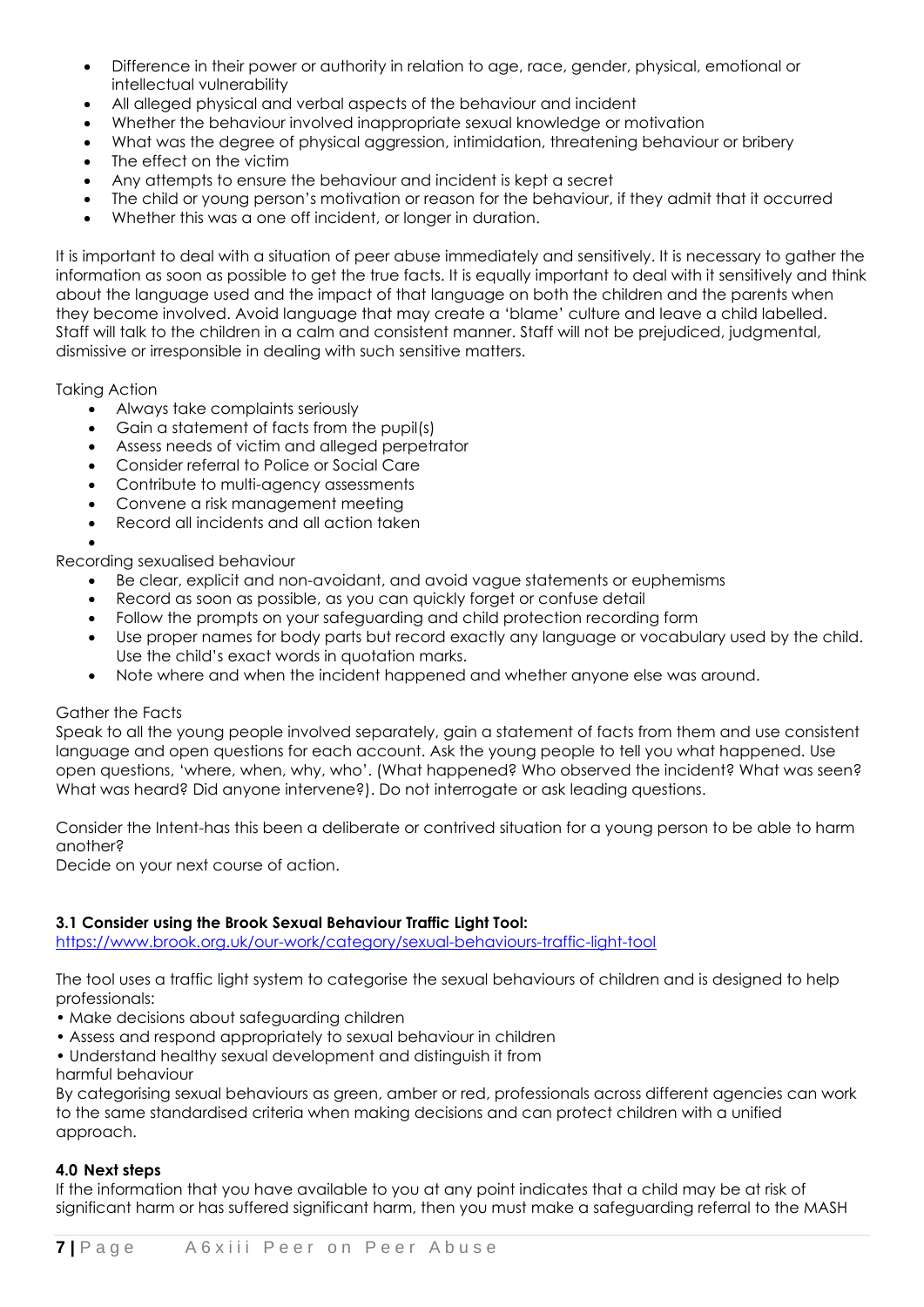at TWSP Family Connect immediately (where a crime/potential crime has been committed the police should also be notified).

If social care and the police intend to pursue this further, they may ask to interview the children in school or they may ask for parents to come to school to be spoken to also. It is important to be prepared for every situation and the potential time it may take.

It may also be that social care feel that it does not meet their criteria in which case you may challenge that decision, with that individual or their line manager. If on discussion however, you agree with the decision, you may then be required to inform parents.

Consideration should be given to contacting the Locality and Community support Service (LCSS) and carrying out a no names consultation for advice and support.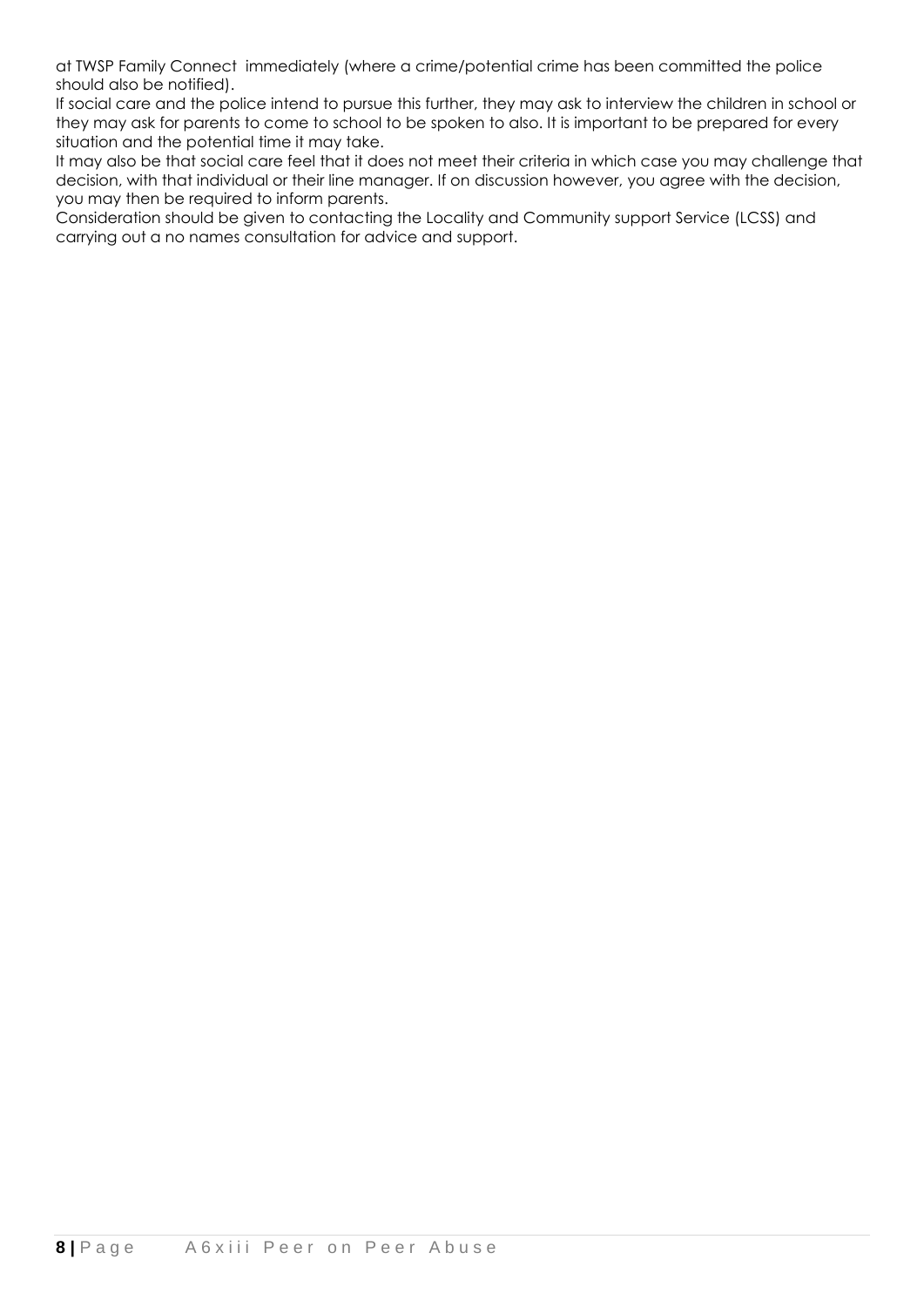# **5.0 Begin to Risk Assess**

At this point you must consider intent. Has this been a deliberate or contrived situation for one child to be able to harm another? Remember to include all risk factors and what you can put in place to mitigate and lower the risk.

[https://www.telford.gov.uk/downloads/file/17524/sexually\\_harmful\\_behaviour\\_risk\\_assessment\\_tool](https://www.telford.gov.uk/downloads/file/17524/sexually_harmful_behaviour_risk_assessment_tool)

#### **6.0 Informing parents/carers (term parents refers to parents and guardians).**

Please Note: When referring to parents this applies to parents of victim and alleged perpetrator.

If, once appropriate advice has been sought from police/social care you have agreement to inform parents/guardians or have been allocated that role from the other services involved then you need to inform the parents/guardians within the timeframe agreed. If other services are not going to be involved then equally, this information may need to be shared with parents.

If a child is deemed to be 'Gillick Competent' following the 'Fraser' guidelines and does not wish you to share the information with parents, then the school must consider this (unless this has occurred through significant harm in which case a criminal/social care case is likely or the child is under the age of 13). [https://learning.nspcc.org.uk/research-resources/briefings/gillick-competency-and-](https://learning.nspcc.org.uk/research-resources/briefings/gillick-competency-and-%20fraser-guidelines/) fraser-guidelines/

In all circumstances where risk of harm to the child is evident, then the school should encourage the child to share the information with their parents and support them to do this.

If the child does not give consent, but school can evidence they are acting in the best interests of the child, they would not be criticised by disclosing to parents/guardians against the child's wishes, the evidence and justification for this decision would need to be clearly documented at school to ensure school are not actively breaching the rights and choices of the child.

The best way to inform parents is face to face. Although this may be time consuming, the nature of the incident and the type of harm/abuse a child may be suffering can cause fear and anxiety to parents whether their child is the child who was harmed or who harmed another.

#### **7.0 Points to consider:**

• What is the age of the children involved?

How old are the children involved in the incident and is there any age difference between those involved? (In relation to sexual exploration, children under the age of 5, in particular 1-4 year olds who are learning toileting skills may show a particular interest in exploration. This, however should not be overlooked if other factors of concern are present (see following).

• Where did the incident or incidents take place?

Was the incident in an open, visible place to others? If so, was it observed? If not, is more supervision required within this particular area?

• What was the explanation by all children involved of what occurred?

Can each of the children give the same explanation of the incident?

What is the effect on the children involved?

Is the incident seen to be bullying for example, in which case is it regular and repetitive? Does one child's version differ from another's and if so why?

• What is each child's understanding of what occurred?

Do the children know/understand what they are doing? E.g. do they have knowledge of body parts, of privacy and what constitutes inappropriate touching?

Could the child's behaviour have been prompted by something they may have heard or been learning about?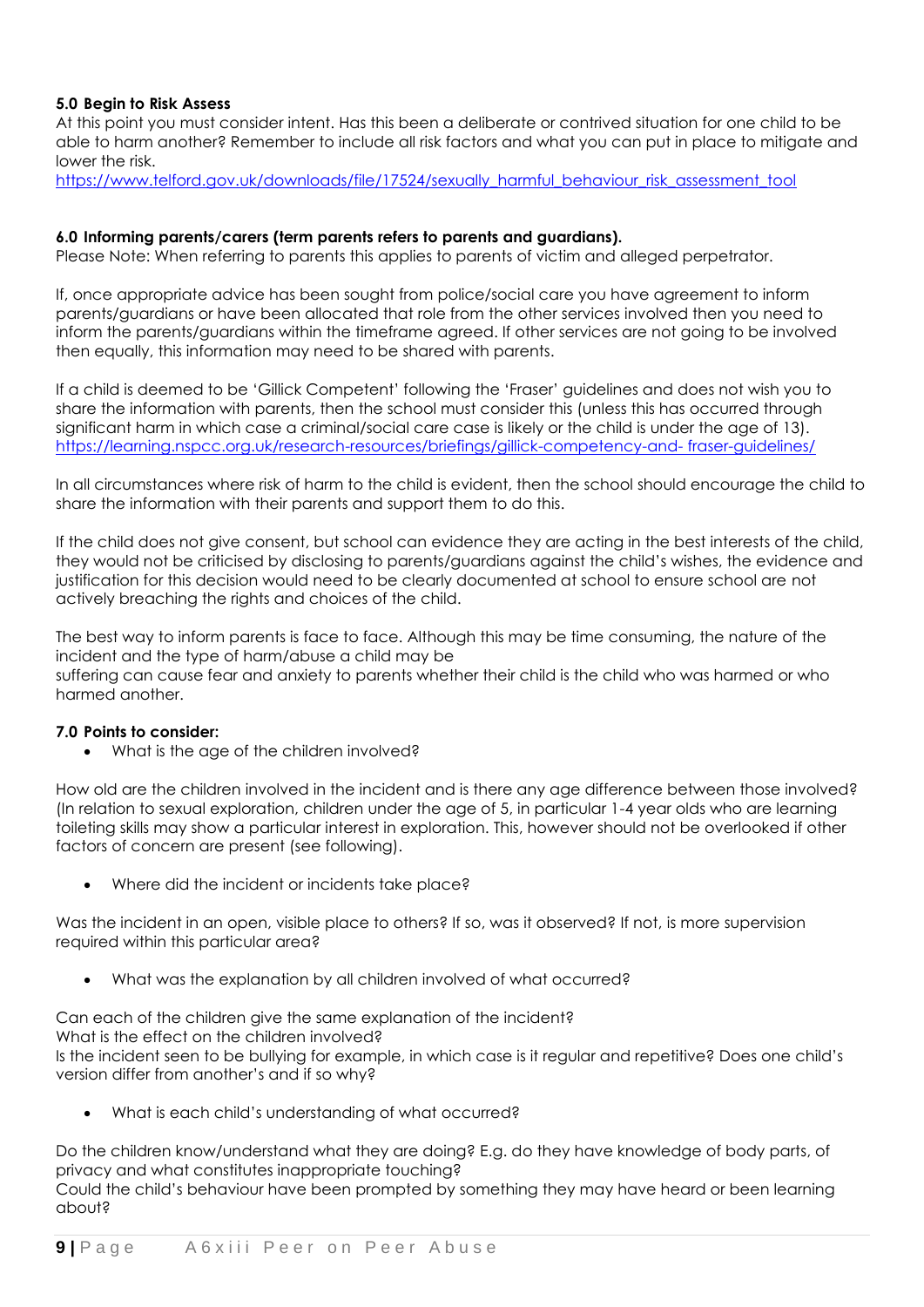Is the behaviour deliberate and contrived?

• Does the child understand the impact of their behaviour on the other person?

In dealing with an incident of this nature the answers are not always clear cut. If you are concerned or unsure as to whether or not there is any risk involved, please seek advice from the MASH or the Locality and Community Support Service.

#### **7.1 Patterns of behaviour**

Has the behaviour been repeated by or to an individual on more than one occasion? Has the behaviour persisted after it has already been discussed or dealt with?

### **7.2 For the children involved**

Once the outcome of the incident(s) has been established it is necessary to ensure future incidents of abuse do not occur again and consider the support and intervention required for those involved. Consider whether a restorative approach with all the children involved children is appropriate.

#### **7.3 For children who have been harmed**

What support they require depends on the individual child. It may be that they wish to seek counselling or one to one support via a mentor. It may also be that they feel able to deal with the incident(s) on their own or with support of family and friends. It is important that children are monitored and offered support should they require it in the future. If the incidents are of a bullying nature, children may need support in improving peer groups/relationships with children or restorative work with all those involved may be required.

Other interventions that could be considered may target a whole class or year group - for example a speaker on cyber bullying, relationship abuse etc. It may be that through the continued curriculum certain issues can be discussed and debated more frequently.

If the child feels particularly vulnerable it may be that a risk assessment can be put in place for them whilst in school so that they have someone named that they can talk to, support strategies for managing future issues and identified services to offer additional support.

# **7.4 For children who have displayed harmful behaviour**

It is important to understand why the child has behaved in such a way. It may be that the child is experiencing their own difficulties and may even have been harmed themselves in a similar way. In such cases support such as one to one mentoring or counselling may also be necessary. Particular support from identified services may be necessary through an Early Help referral and the child may require additional support from family members.

Please note that if a referral has been made social care and police must make decisions before schools take any actions.

Once the support required to meet the child's needs has been put in place, it is important that the child understands the impact of their behaviour. This may be in the form of restorative justice e.g. making amends with the child they have targeted if this has been some form of bullying. In the cases of sexually harmful behaviour it

may be a requirement for the child to engage in one to one work with a particular service or agency (if a crime has been committed this may be through the police or youth justice service). If there is any form of criminal investigation ongoing it may be that the child cannot be educated on site until the investigation has concluded. In which case, the school will need to be provide the child with appropriate support and education whilst off site.

Even following the conclusion of any investigation, a child's behaviour may continue to pose a risk to others in which case an individual risk assessment may be required. This should be completed via a multi-agency response to ensure that the needs of the child and the risks towards others are measured by all of those agencies involved including the child and their parents. This may mean additional supervision of the child or protective strategies if the child feels at risk of engaging in further inappropriate or harmful behaviour.

The school may also choose a consequence such as exclusion or internal exclusion/inclusion/seclusion for a period of time to allow the child to reflect on their behaviour.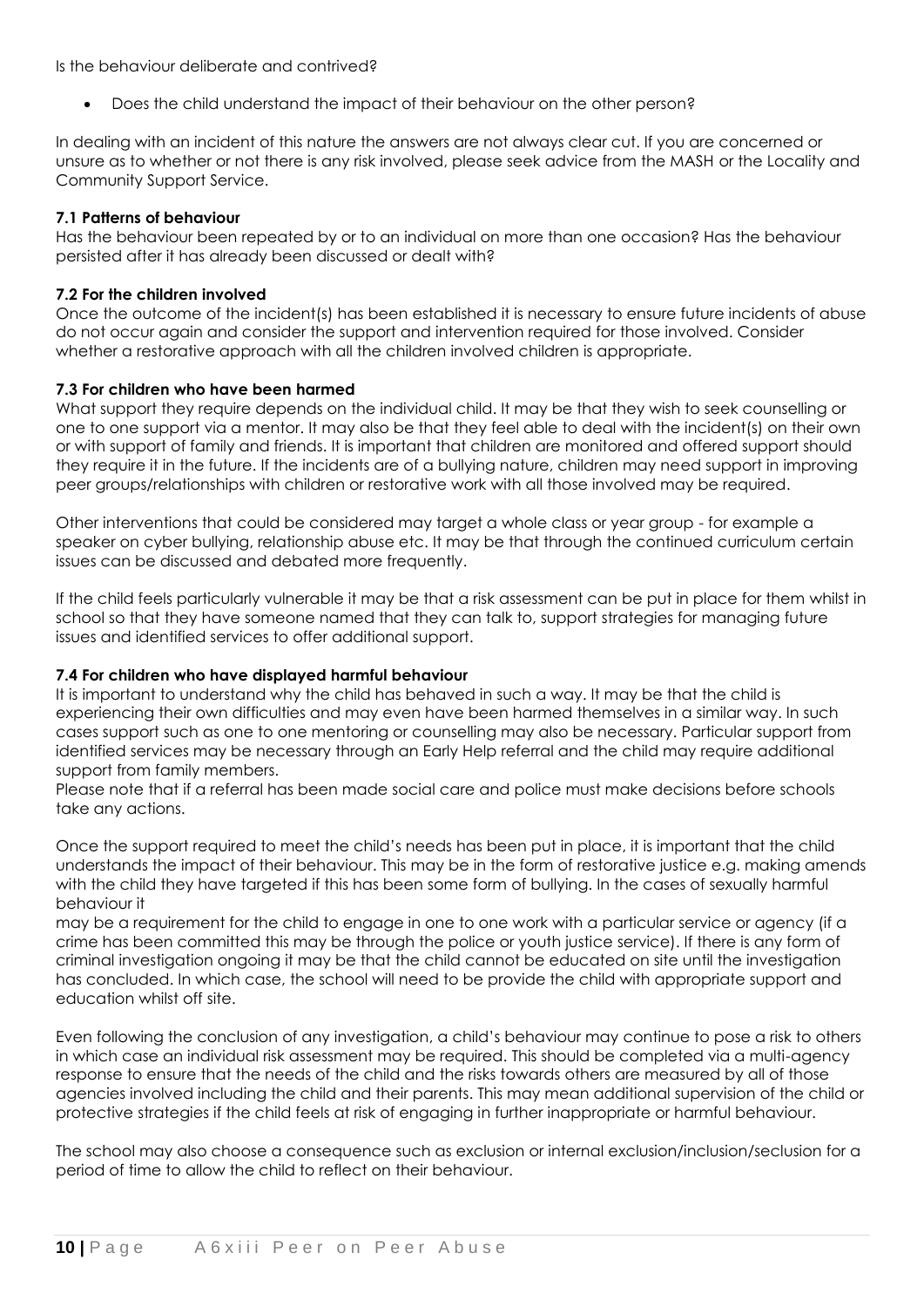#### **8.0 After care**

It is important that following the incident the children involved continue to feel supported and receive help even if they have stated that they are managing the incident. Sometimes the feelings of remorse, regret or unhappiness may occur at a much later stage than the incident. It is important to ensure that children do not engage in any further harmful behaviour either towards someone else or to themselves as a way of coping (e.g. self-harm). In which case, regular reviews with the children following the incident(s) are imperative.

#### **9.0 Preventative Strategies for Schools and Settings**

For all schools and settings, it is important to develop appropriate strategies in order to prevent peer on peer abuse rather than manage the issues in a reactive way.

Firstly, and most importantly for schools and settings is the recognition that peer on peer abuse can and will occur on any site even with the most stringent of policies and support mechanisms. It is important to continue to recognise and manage risks and learn how to improve and move forward with strategies in supporting children to talk about issues with staff.

This can be supported by ensuring that each school/setting has an open environment where children feel safe to share information about anything that is upsetting or worrying them. This can be strengthened through a strong and positive

PHSE/SMSC curriculum that tackles such issues as prejudiced behaviour and gives children an open forum to talk things through rather than seek one on one opportunities to be harmful to one another.

To enable such an open and honest environment it is necessary to ensure the whole workforce feels confident and enabled to talk about issues and challenge perceptions of children, including use of inappropriate language and behaviour towards one another. In order to create such an environment, whole staff training, CPD around abusive behaviours and talking to children in a way that continues to create an open and honest environment without prejudice is required. It is incredibly important that staff do not dismiss issues as 'banter' or 'growing up' or compare them to their own experiences of childhood. It is necessary that staff consider each issue and each individual in their own right before taking action. If staff minimise the concerns raised it may result in a child seeking no further help or advice.

It is important that signposting is available to children in the event that they do not feel confident raising an issue with staff. It is useful to have a resource board with support services on a wide range of issues so that children can seek their own solutions should they wish to. In the same way external services or support programmes could be brought in to talk to children about specific issues to prevent peer on peer abuse.

#### **10.0 References and useful links**

There is a new helpline for Peer on Peer abuse, here is the information:

PEER ON PEER ABUSE – NEW HELPLINE FOR REPORTING ABUSE/ADVICE AND SUPPORT.

The dedicated **NSPCC helpline number is 0800 136 663** and is live from Thursday 1st April 2021. This helpline is to support potential victims of sexual harassment and abuse. Run by the NSPCC it aims to provide advice and support to both children and adults who are victims of abuse in school. It will also include how to contact the police to report crimes. The advice line is also available to support professionals and parents.

Keeping Children Safe in Education 2021 [Keeping children safe in education 2021 \(publishing.service.gov.uk\)](https://assets.publishing.service.gov.uk/government/uploads/system/uploads/attachment_data/file/1014057/KCSIE_2021_September.pdf)

Working Together to Safeguard Children

[https://assets.publishing.service.gov.uk/government/uploads/system/uploads/attachment\\_data/file/942454](https://assets.publishing.service.gov.uk/government/uploads/system/uploads/attachment_data/file/942454/Working_together_to_safeguard_children_inter_agency_guidance.pdf) [/Working\\_together\\_to\\_safeguard\\_children\\_inter\\_agency\\_guidance.pdf](https://assets.publishing.service.gov.uk/government/uploads/system/uploads/attachment_data/file/942454/Working_together_to_safeguard_children_inter_agency_guidance.pdf)

Brook Traffic Light Tool.

<https://www.brook.org.uk/training/wider-professional-training/sexual-behaviours-traffic-light-tool/>

DfE Sexual Violence and Sexual Harassment Between Children in Schools and Colleges